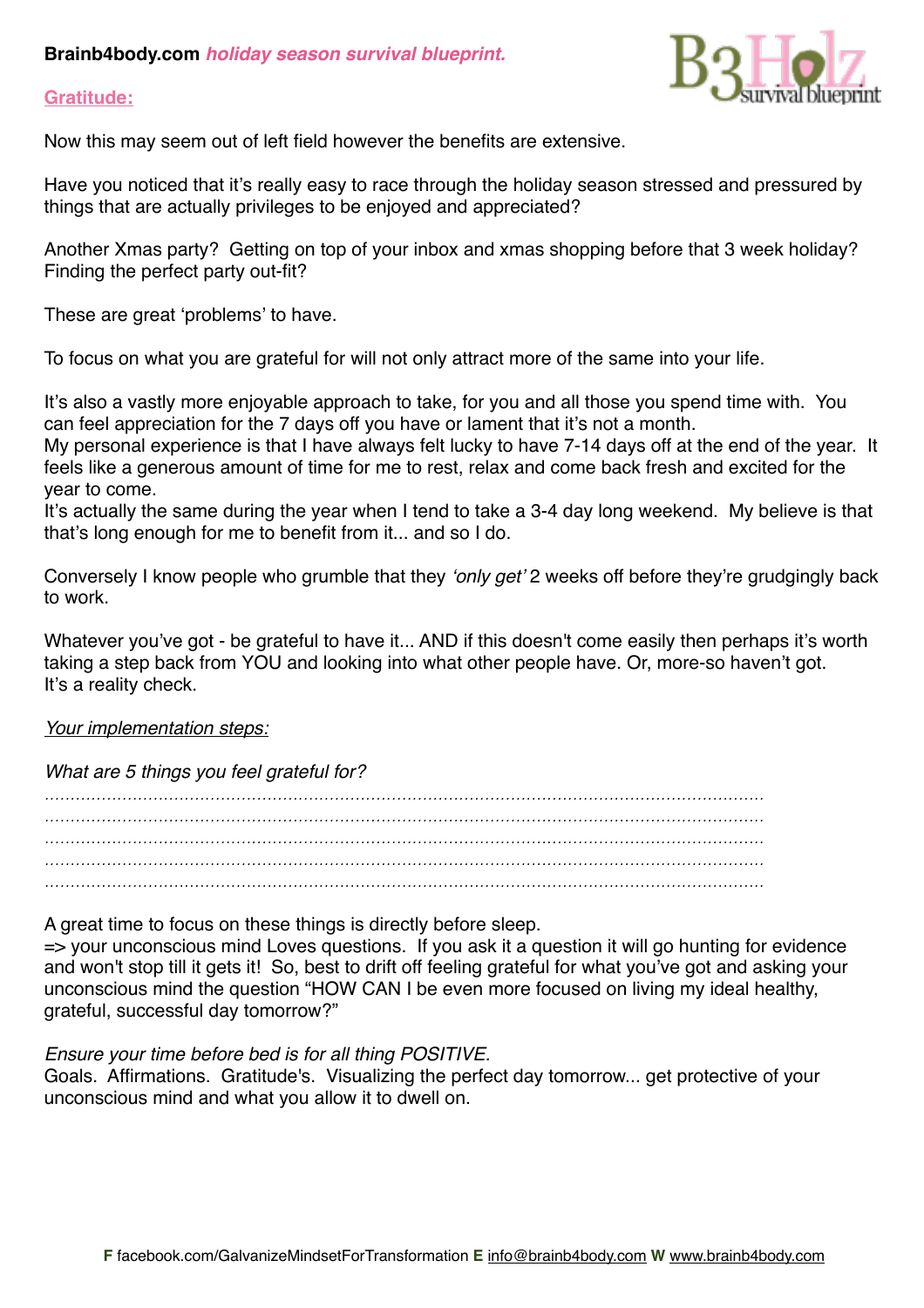## **Start on a Peak:**

In mid November I start to hear *"but it*'*s Xmas"* as I ask my clients about their nutrition and alcohol. Now I guess this isn't surprising as the supermarkets generally flaunt cheap Xmas chocolates and other such crap-o-la from October.

If it's important enough you'll find a way to take the actions you need to take and if it's not you'll find an excuse. Don't kid yourself. You absolutely will not maintain your current physique, let alone make any progress if your ʻholiday season' indulgences last for a couple of months.

My approach is to choose the period of time I relax the guidelines and to ensure I hit a peak with my health prior to that more relaxed time.

This ability to **delay gratification** is something you already display in the areas of your life you're most successful. It's a matter of **taking the actions that may not be most pleasant right now because your focus is on the results they will allow you to enjoy in the future.**

Equally, isn't the anticipation of a pleasurable experience almost as good as the experience itself? That's why it's great to book your yearly holidays at the beginning of each year, so you've always got one to look forward to.

It's why I get so much more enjoyment from eating bread on the weekend than I did when I ate it everyday... (with the happy primary result being not the extra carb-gobbling enjoyment - rather the satisfaction of maintaining my goal body composition long term).

#### *Your implementation steps:*

*1. When will you start your period of relaxed guidelines? (for me it*'*s a 2 week period and that is the maximum I recommend) Date: ..........................*

Until then here are the tactics to employ to get you to that date in peak state... When consuming those holiday season beverages - be it xmas parties or catch-ups with friends always choose the low carb option. Yes, it absolutely makes a difference.

 Zero carb mixers. Low carb beer. Alternating your alcoholic drinks with mineral water. Set yourself up to succeed before a cocktail party by ensuring you don't arrive starving. For example have a protein shake prior.

Unless you have a vastly less emotional attachment to food than I do, I promise you the "just one" approach will only make it tougher. You 100% know the best choices when that greasy-salty-high caloric-density-more'ish stuff gets passed around, so ask yourself "what would (insert most fit and healthy version of you or person you are inspired by) do?" ...and follow suit!

You're likely dining out a lot more frequently, and even the best choices out will not be as ideal as what you could eat at home... so that means *every* meal and snack you do have at home need to be as ideal as possible. Build these meals around lots of fibrous veg and lean protein.

2. *When these tactics get challenging, then focus on the results they will allow you to enjoy in the future... Ask Yourself:*

*For what purpose do I want this. What will this mean to me - to my ideal life?*

*............................................................................................................................................... ...............................................................................................................................................*

*To delve deeper into how to achieve your ideal health by aligning your health goal with your Values and Beliefs [check out this blog post on creating a winning fat loss mindset...](http://www.brainb4body.com/creating-the-best-mindset-4-long-term-fat-loss-health-where-to-start/)*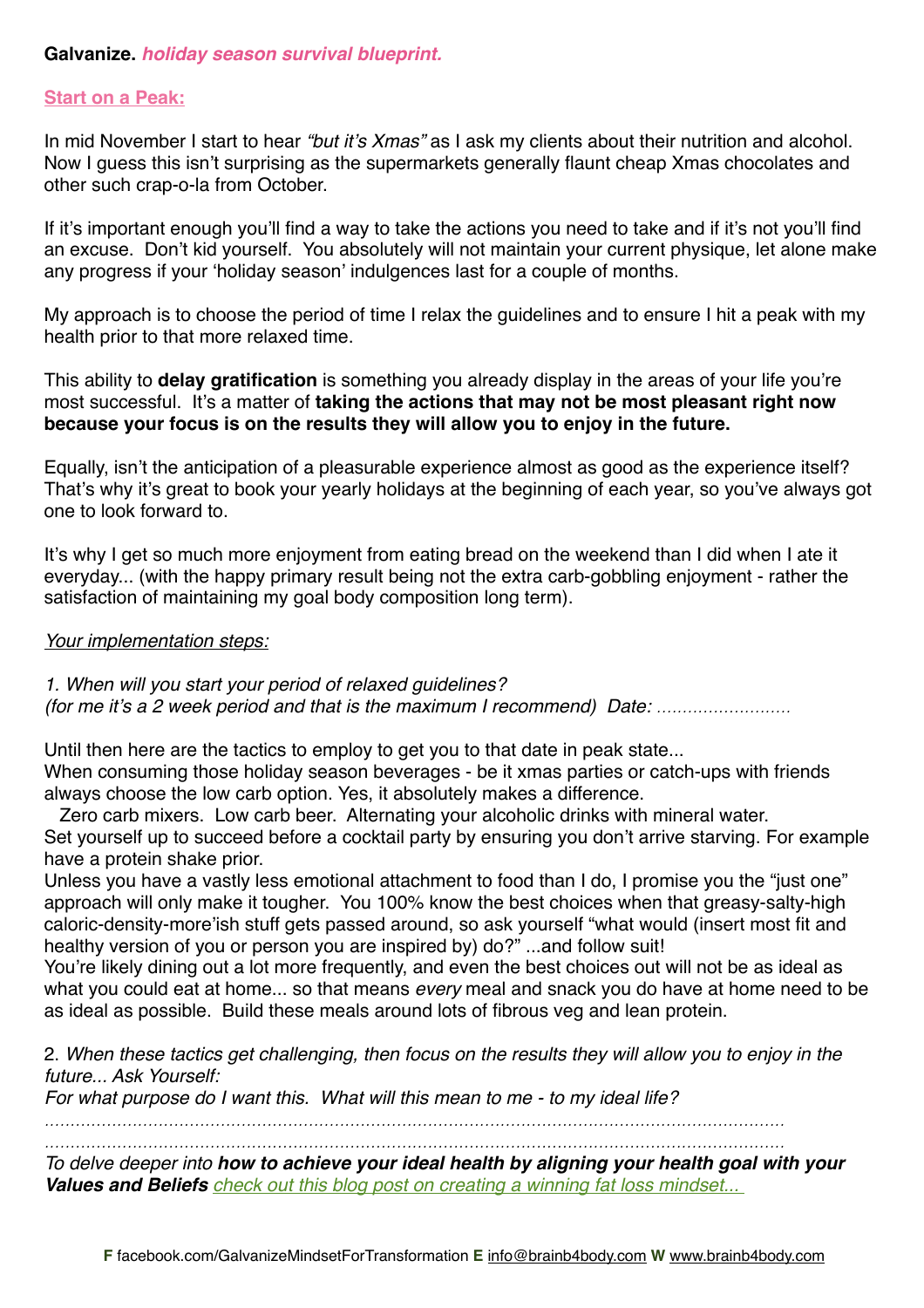# **Plan:**

| Brainb4body.com holiday season survival blueprint.                                                                                                                                                                                                                                                                                                                                                                                                   |                |                       |             |                                                                                                                                                                                                                                                                                                            |
|------------------------------------------------------------------------------------------------------------------------------------------------------------------------------------------------------------------------------------------------------------------------------------------------------------------------------------------------------------------------------------------------------------------------------------------------------|----------------|-----------------------|-------------|------------------------------------------------------------------------------------------------------------------------------------------------------------------------------------------------------------------------------------------------------------------------------------------------------------|
| Plan:                                                                                                                                                                                                                                                                                                                                                                                                                                                |                |                       |             |                                                                                                                                                                                                                                                                                                            |
| If you're traveling it's essential you have a plan of attack (yep, you're attacking the holiday fat!)<br>BEFORE you leave. For both your exercise and also your nutrition.                                                                                                                                                                                                                                                                           |                |                       |             |                                                                                                                                                                                                                                                                                                            |
| Now it doesn't need to be as locked and loaded as your regular at home training and eating plan<br>however some guidelines set in advance are important.                                                                                                                                                                                                                                                                                             |                |                       |             |                                                                                                                                                                                                                                                                                                            |
| With <b>EXERCISE</b> I recommend deciding on the Type and Frequency so that you know it'll compliment<br>your holiday routine.                                                                                                                                                                                                                                                                                                                       |                |                       |             |                                                                                                                                                                                                                                                                                                            |
| => Now to be clear, this is what you'll do during your 'period of relaxed guidelines' - yep, relaxed<br>doesn't mean do nothing perhaps, it's swimming, cycling or hiking.<br>Your holiday leanness guidelines are 30 minutes per day. (more if desired).<br>AND, if you can find 30 minutes a day (as I ask for in my 30 day body transformation B3Blitz) when<br>you're working, then you can 100% most definitely find it when you're holidaying! |                |                       |             |                                                                                                                                                                                                                                                                                                            |
| Focus on making it Fun, perhaps spending time with those close to you rather than dragging yourself<br>off to the gym. It's also likely also a great opportunity to get your exercising groove on outdoors and<br>give your body a rest from heavy weights.                                                                                                                                                                                          |                |                       |             |                                                                                                                                                                                                                                                                                                            |
| Schedule some ACTIVE activities (!) before you leave - actually book them so you're committed,<br>holidays are a great opportunity to try adventurous, exotic new things.                                                                                                                                                                                                                                                                            |                |                       |             |                                                                                                                                                                                                                                                                                                            |
| In case something happens to stall your outdoor exercise intentions or you're super short on time<br>Prepare a 15-20 minute do anywhere body weight work-out, or find someone who can put together<br>one for you. There really is a lot you can do with zero or minimal props but if you don't have it sorted<br>prior to the trip the odds of it happening are near non-existent.<br>=> Oh wait, I've got you covered here                         |                |                       |             |                                                                                                                                                                                                                                                                                                            |
| To give you an idea here's my exercise plan for my 2 week holiday with the family in stunning Noosa:                                                                                                                                                                                                                                                                                                                                                 |                |                       |             |                                                                                                                                                                                                                                                                                                            |
| and that's why I'm dropping from 4 times weights a week to 1.<br>that case I really enjoy it. (from 45-60 minutes)<br>Body-weight metabolic resistance training circuit (20 minutes only) once per week.<br>(from 30-90 minutes)                                                                                                                                                                                                                     |                |                       |             | Weights once per week MAX (so I'll train full body for around an hour) I want to give my joints a rest<br>Running 1-2 times per week I never run except when I'm on holiday somewhere stunning and in<br>Walking any day I'm not doing the above and also any day I do the above ONLY IF I FEEL LIKE IT!!! |
| Basically, I'm moving everyday but I've got a lot of flexibility with what I do and when.<br>If you will have access to a gym and would like a basic full-body weights program here you go:                                                                                                                                                                                                                                                          |                |                       |             |                                                                                                                                                                                                                                                                                                            |
| <b>Exercise</b>                                                                                                                                                                                                                                                                                                                                                                                                                                      | #              | <b>Muscle</b>         | <b>Reps</b> | <b>FINISHER?</b>                                                                                                                                                                                                                                                                                           |
| <b>BW/DB SQUAT/STEP UP</b>                                                                                                                                                                                                                                                                                                                                                                                                                           | $\mathbf{1}$   | Quads/Gluts/Hammies   | $8 - 15$    | 20 seconds work:10 seconds rest.                                                                                                                                                                                                                                                                           |
| LAT PULL-DOWN (rev grip)                                                                                                                                                                                                                                                                                                                                                                                                                             | $\overline{c}$ | Lower back + biceps   | $8 - 15$    | 20:10 times 4 squat with shoulder press.<br>*20:10 times 4 pull-ups or inverted rows.                                                                                                                                                                                                                      |
| <b>DB/BB PRESS (flat)</b>                                                                                                                                                                                                                                                                                                                                                                                                                            | 3              | Chest + shdrs/triceps | $8 - 15$    | *20:10 times 4 push ups.<br>.20:10 times 4 reverse lunge with bicep                                                                                                                                                                                                                                        |
| SUPPORTED ROW (wide grip)                                                                                                                                                                                                                                                                                                                                                                                                                            | 4              | Upper back            | $8 - 15$    | curl.                                                                                                                                                                                                                                                                                                      |
| <b>BENCH DIP</b>                                                                                                                                                                                                                                                                                                                                                                                                                                     | 5              | Triceps + chest/shdrs | $8 - 15$    | *20:10 times 4 oblique v-ups.<br>Throw this finisher in at the end of                                                                                                                                                                                                                                      |
| <b>LEG LOWERS</b>                                                                                                                                                                                                                                                                                                                                                                                                                                    | 6              | Transverse            | $8 - 15$    | '3' circuits of exercises #1-6!                                                                                                                                                                                                                                                                            |

**F** [facebook.com/GalvanizeMindsetForTransformation](http://www.facebook.com/GalvanizeMindsetForTransformation) **E** [info@brainb4body.com](mailto:info@brainb4body.com) **W** [www.brainb4body.com](http://www.brainb4body.com)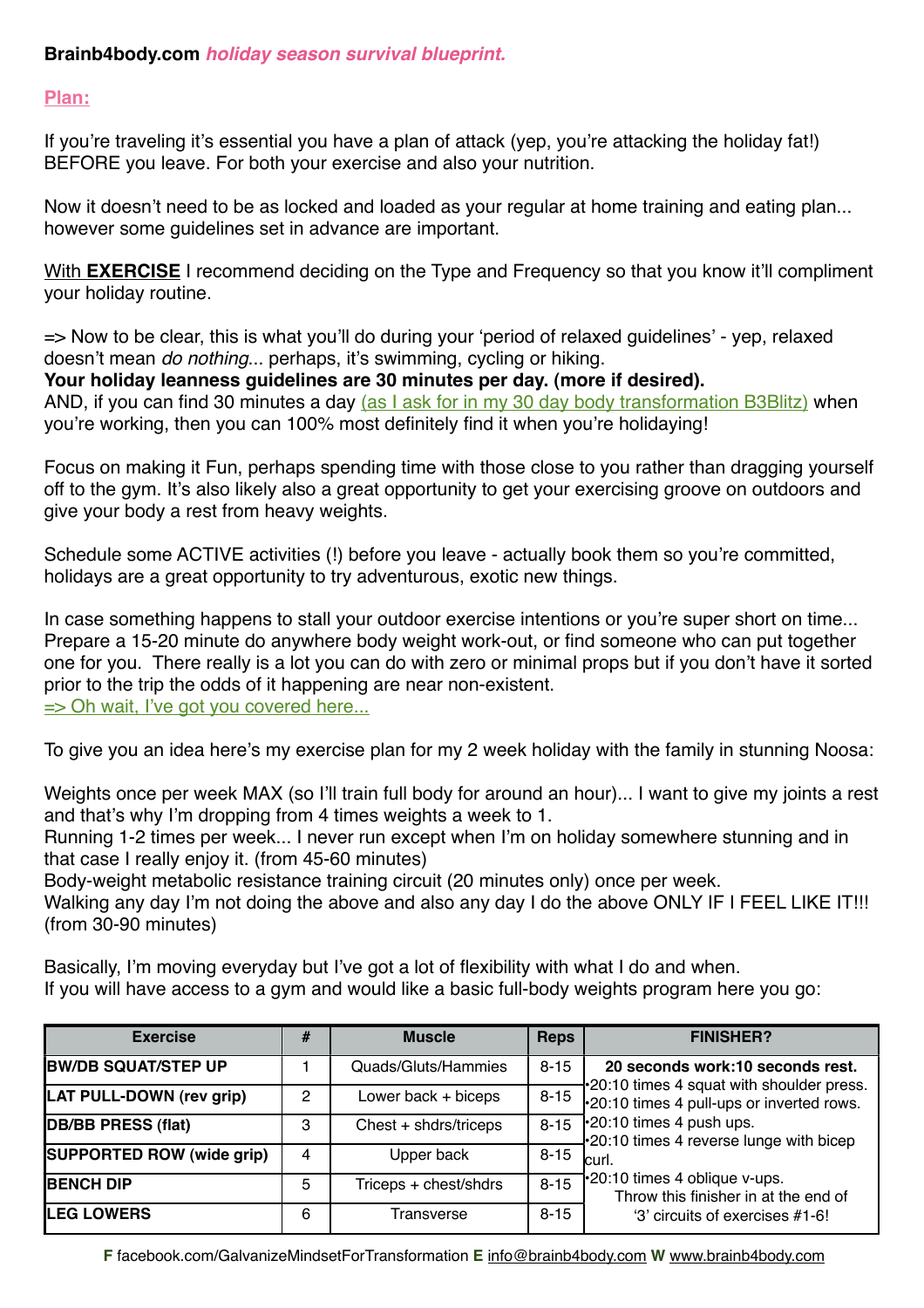With **EATING** while away from home source some healthy eating options in advance.

If possible get a room with a kitchen or at least a fridge and do a supermarket shop for fresh food as soon as you arrive.

Prior to traveling search online for restaurants that are a good option for a healthy meal so you can avoid the desperation of trawling from establishment to establishment when you're already tired, hungry (and outta-control-moody with starvation to the point where irrationally it MUST be *the* most delicious possible meal you now choose - oh, is that just me?!)

I also recommend having a quick and easy *Go2HolidayMeal* up your sleeve for those times you've over indulgenced the meal before or get home late/over-hungry or whatever it may be. Some sort of quick salad, omelette or smoothie work well.

# *Here***'***s a salad you can steal from mama Galli:*

can of salmon in spring water. bed of salad greens. steamed snow peas, asparagus, broccoli. (last nights left overs are good!) half tomato. cucumber. 1/4 avocado. salt+pepper.

If you don't plan then you'll be more likely to go for the ʻlight dinner' of 2 toasted cheese sandwiches (made with yellow cheese, 4 pieces of white bread and butter)...after your big lunch out. :( ...that's *not* light!

Or perhaps you skip dinner after a big lunch and then snack on left-over pudding with custard, ice cream and cream that evening?

# *Try a smoothie like this instead:*

1 cup unsweetened vanilla almond milk or coconut water or just plain H2O!

1 serve vanilla protein powder (aim for at least 20gm Protein and only 2-3gm

of Carbohydrate and Fat per serve)

1 tbsp ground flaxseed (optional)

75gm frozen unsweetened raspberries or strawberries OR use up some of that those left over berries that are hanging out ready2go in the fridge!

½ cup raw frozen spinach (you won't taste it!)

1 tbsp natural peanut or almond butter

3 ice cubes

Easy - dump all ingredients in the blender and blend!

Absolutely enjoy those meals you eat out HOWEVER make sure the meals that you are in charge of (ok, I'll dispute you can be charge of everything you put in your mouth)...however, those meals that you're even more easily in charge of, are always supportive of your health goal.

It's also great to have a yummy yet creatively healthy food option for when you're taking a plate or preparing for guests. Holiday season is all about eating. eating. drinking. and eating... or some order of the preceding!

How many people do you know who *wouldn*'*t* like to shed a little fat?

**F** [facebook.com/GalvanizeMindsetForTransformation](http://www.facebook.com/GalvanizeMindsetForTransformation) **E** [info@brainb4body.com](mailto:info@brainb4body.com) **W** [www.brainb4body.com](http://www.brainb4body.com)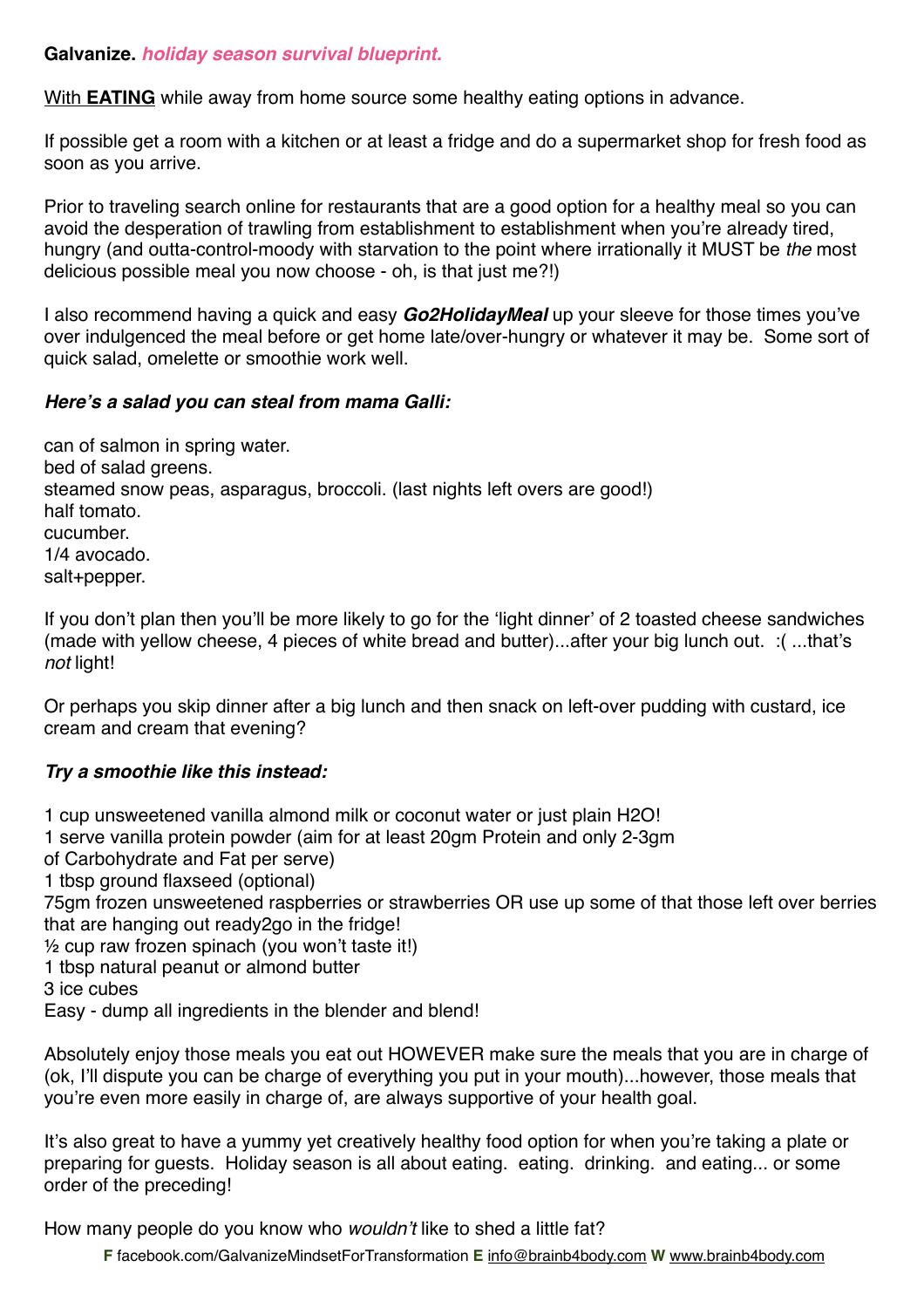## **Brainb4body.com** *holiday season survival blueprint.*

Most people will thank you for providing the refreshing, guilt-free option... so,

## *Here***'***s one of my fav holiday salads:*

1 juicy mango chunkily cut 3 nectarines cut in about 8 slices each and dry fried till it's golden and caramelized 50gm dry roasted almonds roughly chopped 100-200gm rocket 100-200gm baby spinach 1 avocado ½ red onion finely sliced 200gm firm ricotta cheese crumbled The juice from the fruit will spread over the salad when you lightly toss it, however add balsamic vinegar to dress if desired.

As I'm a throw-together-kinda girl and cooking isn't one of my skills a) you'll find any of my recipes super easy and b) I'm sure the Galvanize face-book community could absolutely benefit from some more shared recipes :) [If you have a good one please post it here...](http://www.facebook.com/GalvanizeMindsetForTransformation)

Finally, dependent on where you'll be over the holidays some *Go2Snacks* can be body savers - such as protein powder/bars or portions of nuts. I'm off to a supremely well-stocked house. I'll still take my trusty protein powder... that's because I know I love to snack and I also know if I snack on all the treats on offer I'll be struggling to squeeze into my jeans within a week.

#### *Your implementation steps:*

*What Type and Frequency of exercise will compliment your holiday routine? Type:...................................................................................................................................... Frequency:............................................................................................................................. Two quick and easy Go2HolidayMeals: ............................................................................................................................................... ...............................................................................................................................................*

*Your Creatively Healthy food option for guests or if dining out is more likely do a quick google search for a suitable local restaurant:*

*............................................................................................................................................... ...............................................................................................................................................*

## **Set Your Standards:**

Set your standards prior to leaving (if you're not traveling, then set them prior to starting your 'period of relaxed guidelines').

## **Standards are the absolute Must-Do's not vague ʻgoals' that are oh too easy to let slip on hols..**.

Such as how frequently you will exercise and your strategies when eating out. You laid the foundations in the ʻPlanʻ section, now let's get more specific. For example: lunch in and dinner out.

1 serving at the buffet where you prioritize salad and veggie room on the plate. making a restaurant booking to avoid excess nibbling and pre dinner drinks while waiting for a table. dessert OR wine.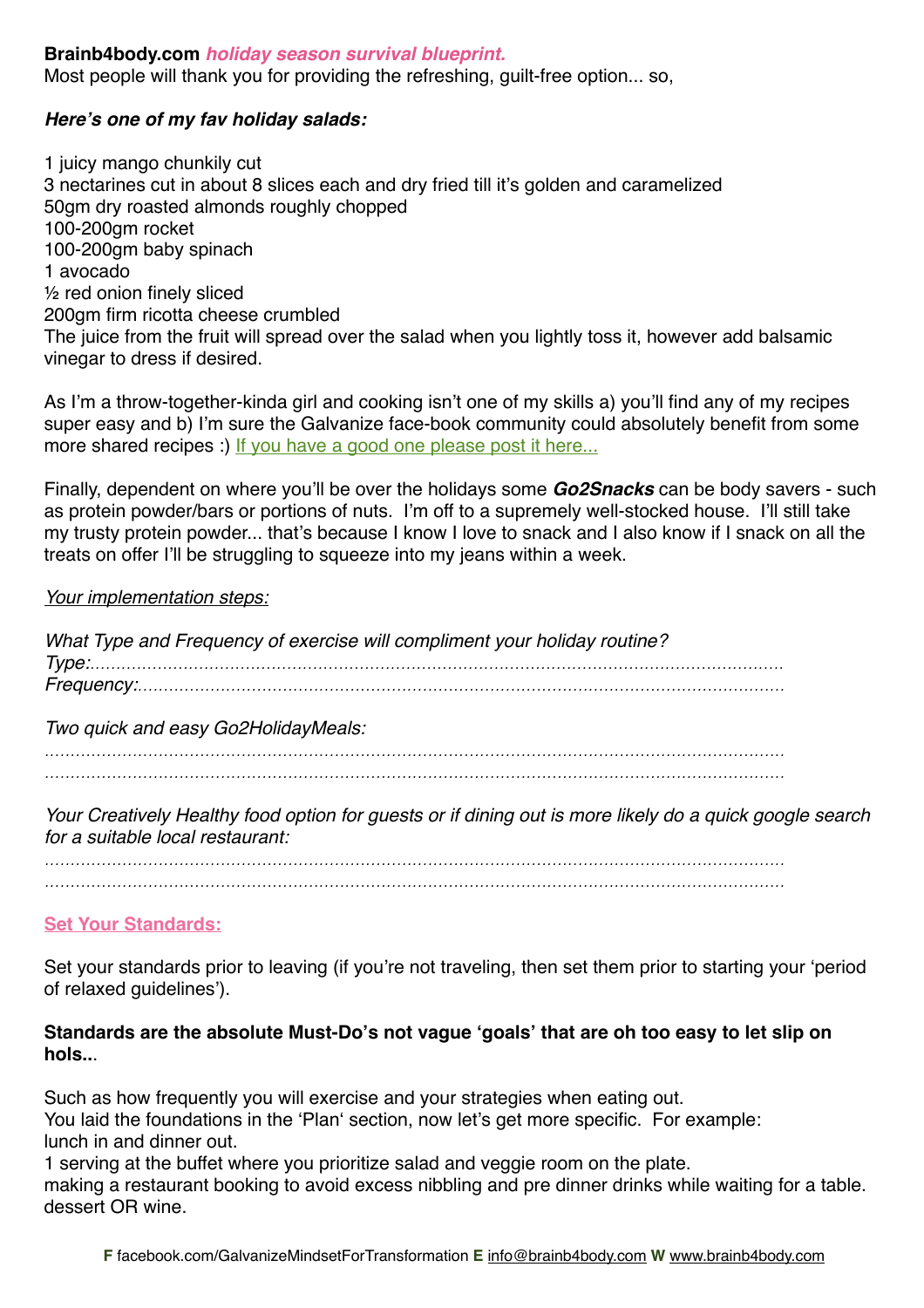**How strict you need to be with your standards is going to be dependent on how long you're away for.** If it's a month it'll be necessary to stick as close as possible to your day to day ʻideal' fat burning day.

Personally, for a 2 week period my standards are a little more relaxed, the important thing to note is that it's a conscious planned decision to train less and eat more treats (I do this once a year only) as I see the value for both body and mind in doing just that.

As food is such a huge part of holiday season I even decide on some guidelines that make the decision making process easier. These are some of mine;

Non-negotiable (I don't eat this during the year or on holiday): lollies, biscuits, cake/dessert unless it's my #1 most fav in either case, cheap-nasty-crap-o-la-yet-convenient take-away.

In moderation (aside from bread on the weekend the following rarely features in my regular nutrition but on holidays it can, in moderation): bread, yoghurt, beer, Lindt dark choc, hot chips (they have to be super awesome though!).

Free for all (as much as I want, seriously...this is where I get the "where do you put it" looks (and the only thing that stops the guzzling is me is feeling self-conscious that my relatives think I'm a gutz!): fruit, veg, mum's roast or pretty much any low carb main vego meal I happen to get my mitts on.

Is assessing the above it's also useful to consider your **trigger foods** - you know, those ones that once you start you can't stop? ...and to come to an agreement with yourself as to whether they should fall into the "I have zero self-control" *non-negotiable* list or perhaps you can accommodate them *in moderation*.

I find buying in one portion sizes and/or eating once per day only, help me with my trigger foods

**Your standards will guide the decisions you make and once you're clear on your standards the day to day choices you make with regard to your exercise and nutrition will become much easier.**

## *Your implementation steps:*

*What are your personal standards for the holiday period?*

*............................................................................................................................................... ............................................................................................................................................... ............................................................................................................................................... ............................................................................................................................................... ............................................................................................................................................... ............................................................................................................................................... ............................................................................................................................................... ...............................................................................................................................................*

#### *Include your trigger foods and your...* Non-negotiable

*............................................................................................................................................... ...............................................................................................................................................*

## In moderation

*............................................................................................................................................... ...............................................................................................................................................*

## Free for all

*...............................................................................................................................................*

**F** [facebook.com/GalvanizeMindsetForTransformation](http://www.facebook.com/GalvanizeMindsetForTransformation) **E** [info@brainb4body.com](mailto:info@brainb4body.com) **W** [www.brainb4body.com](http://www.brainb4body.com)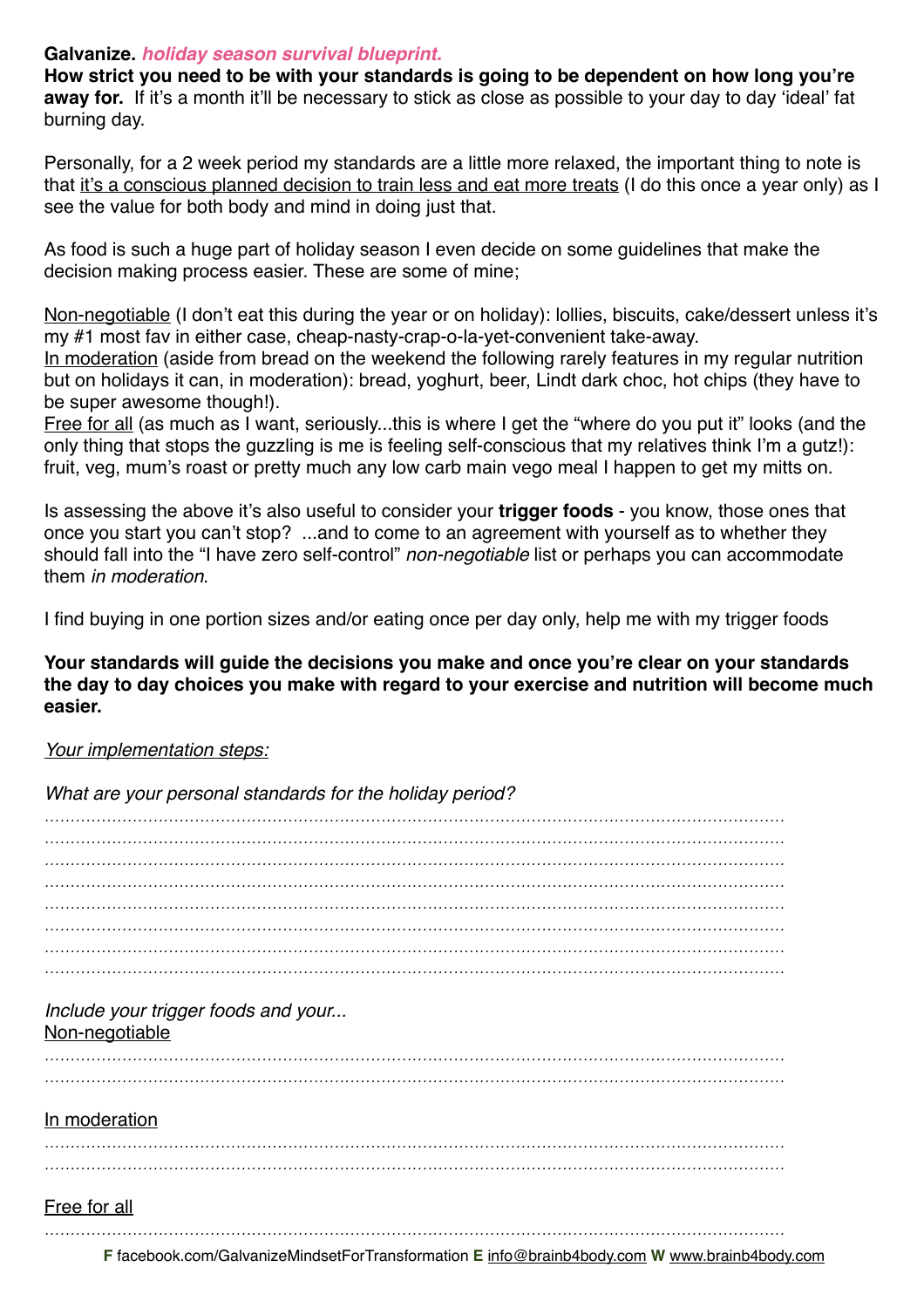*...............................................................................................................................................*

=> When these tactics again get challenging, you guessed it - it's time to focus on the results they will allow you to enjoy in the future. *Remind Yourself:*

*3. For what purpose do I want this. What will this mean to me - to my ideal life and also to all those I LOVE?*

*............................................................................................................................................... ............................................................................................................................................... ............................................................................................................................................... ...............................................................................................................................................*

# **Be Proud to be Contrary & Communicate Why Effectively:**

Again this may seem less obvious than some of my previous points however it is a key component in surviving this holiday season in a fit and energized condition.

**Unless you want to look, feel and perform like everyone else it is necessary to resist ordinary behaviour.** Ordinary behaviour will involve the following to name just a few: (so this is your AVOID IT list)

Let an existing or planned exercise routine slip whenever a better, easier, more enjoyable or more socially acceptive alternative presents.

Eat the canapes and whatever beverage happens to be provided free because they are right there in front of you... and ʻall you can eat/drink' is too good an opportunity to miss.

Skip meals when busy and overeat crap-o-la to compensate later that evening.

Buy the ʻon special' chocolates, biscuits etc because they are right there irresistibly flaunting their festive wrapping at you.

**To enlist the support of all those close to you it's important that you are able to communicate exactly why you're choosing contrary.** The person who no longer has the pudding they never even loved anyway or stops at one big serve of roast rather than stuffing themselves to the point of discomfort or asks for an adjustment to the menu when eating out. This person who perhaps gets up early to get a walk in or buys vodka when beer and bubbles are part of the bar tab... will INITIALLY have to deflect some questions.

We teach others how to treat us. The first couple of times you take a new habit for a spin, it'll likely attract some attention. As you stick with it it'll become normal, for you and for the people closest to you - who are likely just trying to justify their own indulgences by drawing attention to your choices.

In saying this I am laboring ʻchoices' ...what you eat and when you exercise is your business. As is what the people closest to you eat and whether they exercise. ZERO JUDGEMENT.

The goal is to get you feeling and looking awesome, certainly not to leave anyone else feeling worse. You know the couple where the 'naturally skinny one' always critics whatever the 'bigger one' consumes? Not effective. Not nice.

# **If it's important to you to fuel your body the food that best helps it look and function as you would love it too - to prove to yourself that you can - then there is no shame in that. It's not fussy, it's a simple decision to take the actions that allow your to achieve your goal.**

Finally, it does not matter whether you've just decided a few days ago or whether you've maintained your goal physique for years and are committed to continuing that path.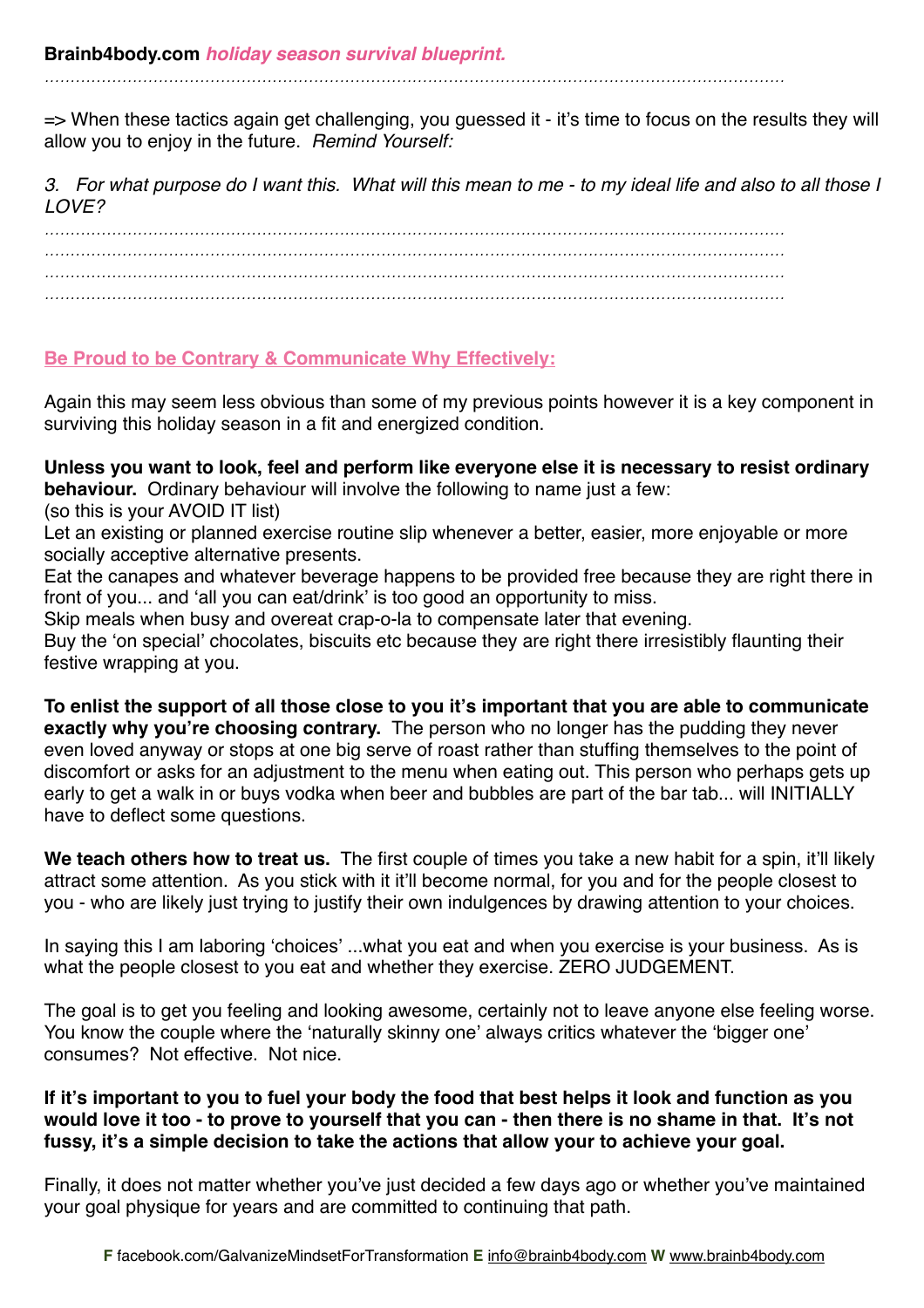(likely you're in between) ...my point is if you were to fear judgment in the form of ʻwhy is she/he even bothering' then you'd never start anything new and positive.

**Back your ability to achieve this goal and feel confident communicating it's importance to those who love you.**

#### *Your implementation steps:*

*1. For what purpose are you committing to take these actions that will allow you to achieve this goal? (focus on the positive it will allow you and those you love to experience rather than any negatives you*'*re looking to avoid)*

*............................................................................................................................................... ...............................................................................................................................................*

(YES. It's *that* important to focus on the Why)

**Love what you indulge in** ...also your regular meals & how you exercise as much as possible:

Long term there is no place in your eating regime for those high calorie, carby, fatty foods that you don't absolutely LOVE. **If you're choosing a treat - then make it worth it!** You work hard in your exercise sessions, so don't waste that effort on some average bowl of half soggy chips or a bunch of bland biscuits or a sickly rich dessert.

Here are some easy guidelines that I follow:

=> Generally I'm really not tempted even by ʻthe best' as I crave what I eat and when I'm not eating it I find I feel like eating it less and less ...however if I do want it I know I can have it, still stay lean and also avoid feeling deprived.

I'll only eat my very favourite biscuit (Anzacs) or cake (carrot) or ice-cream (hokey pokey) or chocolate (Lindt dark) or dessert (tarte tartin)... and so on!

Plan your indulgences. Eat a generous amount - never feel guilty and ensure you only buy enough for that planned serving (no left-overs!).

Never eat crap-o-la out of laziness or a lack of planning or because everyone else is. This simply comes down to planning and preparation.

## **A crucial component in being able to feel ok about only eating the best of your indulgences is to really enjoy or Love the vast majority of everything else you eat.**

Know that it's possible to get joy from a food because of more than simply the way it tastes... for example I love certain foods for the nutritional value they give my body. Also for the fact that I know they will never lead me to gain fat... so called ʻfree foods' that I don't waste brain time wondering "can I get away with this?"

Bother to have your meals looking attractive and looking generous - visually appealing food will be more enjoyable... as a decent serving of food (built around ʻfree' fibrous veg) will be more satisfying.

With regard to your exercise, in an ideal situation you would Love the most effective forms of exercise... lifting decent weights and high intensity interval training. If you don't, there are still plenty of options to find the love (!) or at least find tolerable and work towards more enjoyable.

Focus on getting enjoyment from an exercise because of more than the process... how about the result? Or how good you feel once it's over - whether that be the endorphin rush or the sense of achievement.

Could you love that sticking with a way to exercise is an opportunity to get better at moving beyond your safe and boring comfort zone? ...and that skill is applicable to every area of your life. Finally, be conscious of the power your language holds and choose the communication that makes exercising easier by either downplaying or reframing any negative emotional intensity and amping up any positive emotional intensity.